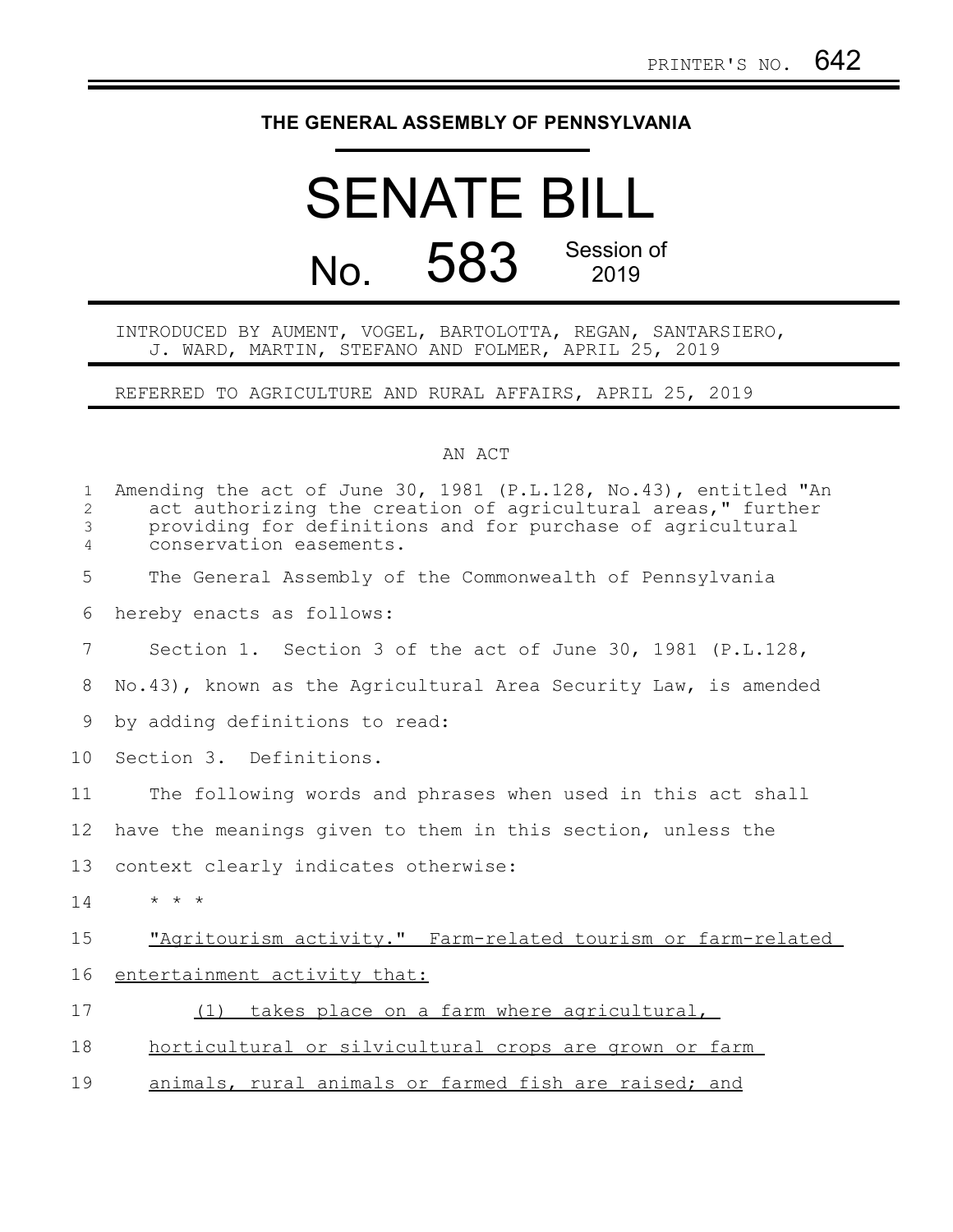| $\mathbf 1$ | allows members of the general public, whether or not<br>(2)     |  |  |  |
|-------------|-----------------------------------------------------------------|--|--|--|
| 2           | for a fee, to tour, explore, observe, learn about,              |  |  |  |
| 3           | participate in or be entertained by an aspect of agricultural   |  |  |  |
| 4           | production, harvesting, husbandry or rural lifestyle that       |  |  |  |
| 5           | occurs on the farm.                                             |  |  |  |
| 6           | <u>"Anticipated yearly gross income." Gross income normally</u> |  |  |  |
| 7           | expected to be generated in one year, without occurrence of a   |  |  |  |
| 8           | natural disaster or other occurrence or condition beyond the    |  |  |  |
| 9           | operator's reasonable control.                                  |  |  |  |
| 10          | $\star$ $\star$ $\star$                                         |  |  |  |
| 11          | "Farm." An operation commercially engaged in agriculture        |  |  |  |
| 12          | that:                                                           |  |  |  |
| 13          | is 10 or more acres in contiguous area; or<br>(1)               |  |  |  |
| 14          | has an anticipated yearly gross income of at least<br>(2)       |  |  |  |
| 15          | \$2,000 from agricultural production.                           |  |  |  |
| 16          | $\star$ $\star$ $\star$                                         |  |  |  |
| 17          | Section 2. Section $14.1(c)$ (6) (v) of the act is amended and  |  |  |  |
| 18          | paragraph (6) is amended by adding a subparagraph to read:      |  |  |  |
| 19          | Section 14.1. Purchase of agricultural conservation easements.  |  |  |  |
| 20          | $\star$ $\star$ $\star$                                         |  |  |  |
| 21          | (c) Restrictions and limitations. -- An agricultural            |  |  |  |
| 22          | conservation easement shall be subject to the following terms,  |  |  |  |
| 23          | conditions, restrictions and limitations:                       |  |  |  |
| 24          | $\star$ $\star$ $\star$                                         |  |  |  |
| 25          | An agricultural conservation easement shall not<br>(6)          |  |  |  |
| 26          | prevent:                                                        |  |  |  |
| 27          | $\star$ $\star$ $\star$                                         |  |  |  |
| 28          | Customary part-time or off-season minor or rural<br>(v)         |  |  |  |
| 29          | enterprises and activities, other than agritourism              |  |  |  |
| 30          | activities, which are provided for in the county                |  |  |  |
|             | 20190SB0583PN0642<br>- 2 -                                      |  |  |  |